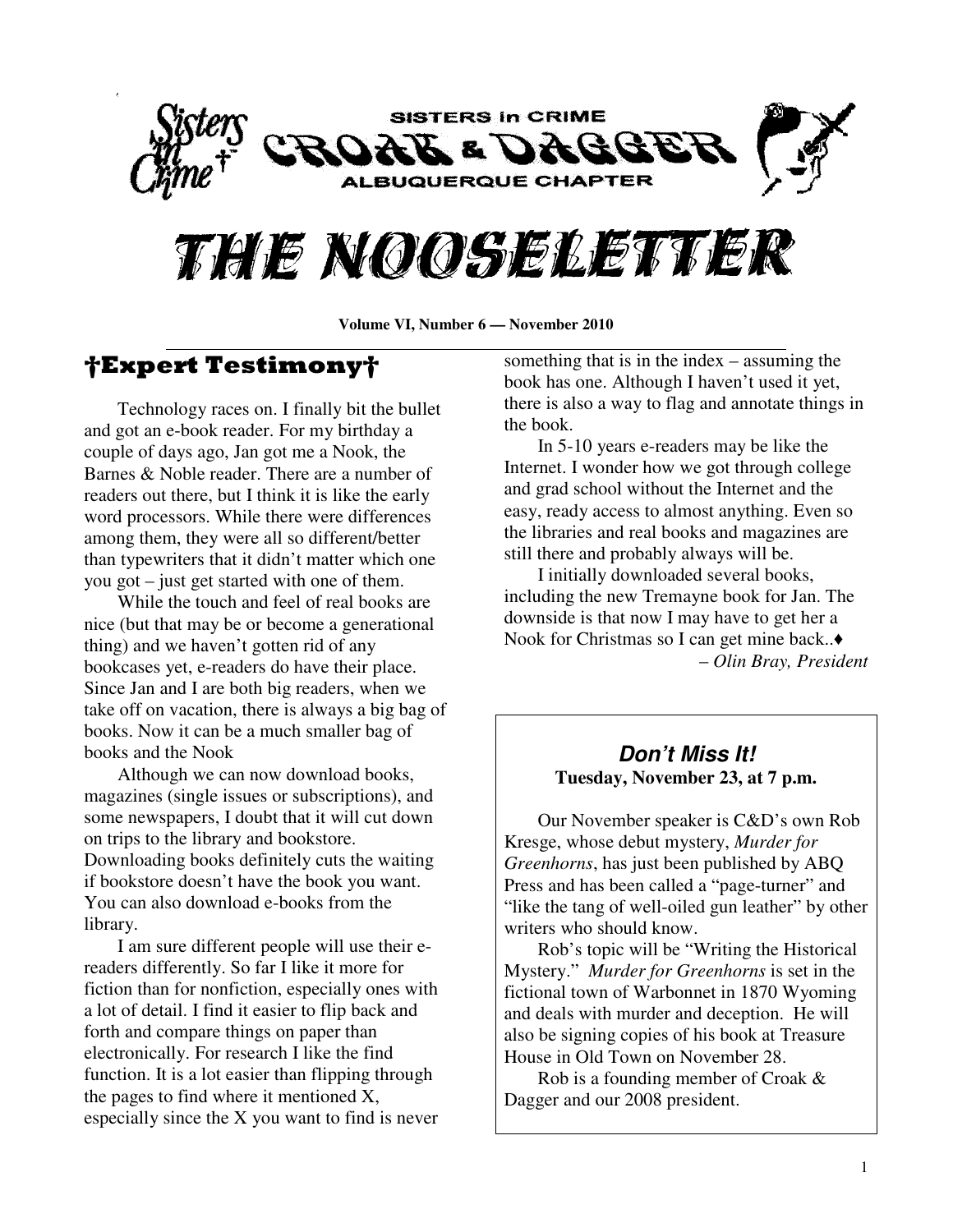The Albuquerque Croak & Dagger chapter of Sisters in Crime welcomes mystery fans, readers, and writers who want to enjoy felonious fun, absolutely criminal companionship and sensational speakers.

Meetings are held in the police briefing room of the James Joseph Dwyer Memorial Substation, 12700 Montgomery NE (1 block east of Tramway). Unless otherwise noted, programs are free and open to the public.

AND: Remember that all members are invited to join the Croak & Dagger Yahoo group, an online gathering place for mystery writers. Join in! Log on to C&D's web page (www.croak-anddagger.com) and click on the link to moderator Nancy Varian for instructions. Exchange news and information about mystery books, movies, and TV shows, as well as online courses.

Sisters in Crime was founded in 1986. *The mission of Sisters in Crime shall be "to promote the professional development and advancement of women crime writers to achieve equality in the industry."* 

 *Our vision is: "Raising professionalism and achieving equity among crime writers."* 

 *And our motto is: "SinC into a good mystery!"*

#### Check Out the Croak & Dagger Website for all your Croak & Dagger information needs.

#### www.croak-and-dagger.com

- Upcoming Programs
- 2008 Meeting Schedule
- Membership Form
- Speakers Bureau
- Links to Mystery Websites & Websites for Your Favorite Croak & Dagger Authors
- *The Nooseletter* Archive



Guppies is an online writer's support group, Subgroups represent cozies, noir, psychological and romantic suspense, and thrillers. The Mystery Analysis Group is a book discussion group aimed at discussing the craft, and the AgentQuest group can help with writing queries and synopses.

SinC guppies come from across the United States and Canada. They have different occupations and avocations, but they share a passion for writing mysteries and a common goal of getting published.

Interested in joining this online writer's support group? Check them out at www.sinc-guppies.org.

#### The Line Up

President/Treasurer – Olin Bray – *ohbray@nmia.com* 

> Secretary – Fred Aiken – *FAAiken@aol.com*

Programs/Publicity – Rita Herther – *RMHerther@aol.com* 

Membership – Rob Kresge – *rkresge777@comcast.net* 

Website Technical Support Manager – Susan Zates – *smzates@yahoo.com* 

 Nooseletter Editor – Linda Triegel – *newsette@earthlink.net* 

Don't Forget To Vote! (see page 8)

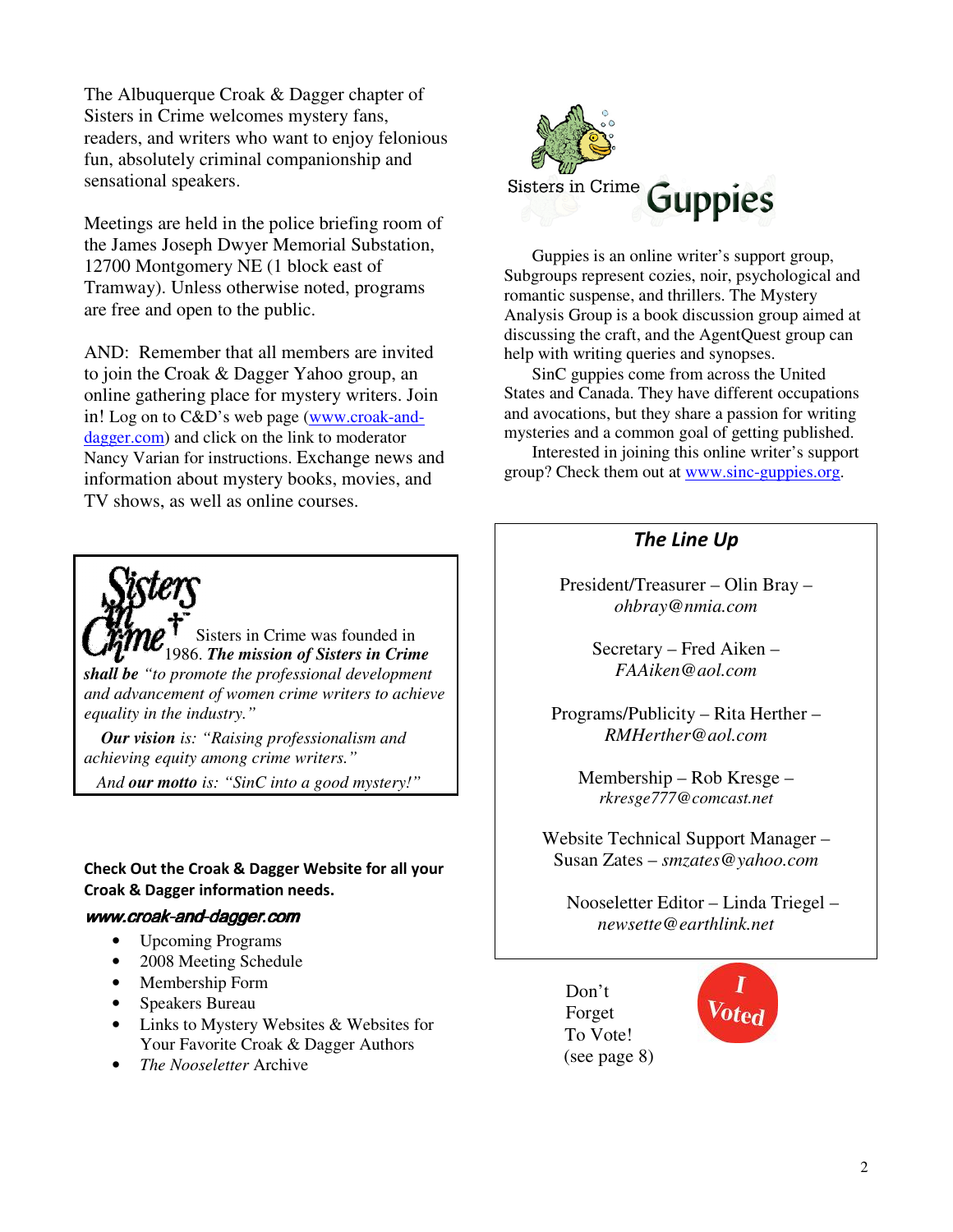# **From The Book Deal – An Inside View of Publishing:**

#### **Mystery and crime fiction is bloody booming!**

 Why would one of America's most distinguished literary publishers jump at the chance to sign up an unknown *hillbilly-noir* writer whose history so far consists of gritty short stories published online by pulp fiction e-zines?

 Here's why: Mystery and crime fiction is booming – there are more debut authors, more acquisitions by editors, higher sales and greater dominance on the bestseller lists.

 "I discovered Frank Bill on Twitter," literary agent Stacia Decker of the Donald Maas Agency said the other day about her new writer whose rural Indiana-based crime stories have an enthusiastic following online. "I recently placed him in a two-book deal with Farrar, Strauss and Giroux."

#### **Terrific news for mystery writers of all stripes**

 Top literary agents in mysteries confirm an upsurge in the genre. "I started in 2009 and my business has only increased—with sales evenly split between hardcover and paperback," Decker said. She's one of most successful agents for mystery books over the past 12 months, according to Publisher's Marketplace.

 Acquiring book editors agree. "Mystery publishing at Thomas Dunne Books is thriving," says Associate Editor Toni Plummer, who's the #1 dealmaker on PM's list for signing up mysteries. "We're serving a huge community of mystery readers." Terri Bischoff, the acquiring editor for Midnight Ink Books, says the mystery business is so good, they're expanding.

The New York Times bestseller list confirms all this. Of the top ten books on the hardcover fiction list last week, five were mysteries. And last week's Nielsen's BookScan reports that for bestsellers in all categories or formats, eight of the top ten were mysteries.

 So, why the big upswing today in activity by mystery writers, agents, and publishers? Here are some of the reasons.

#### **Readers get hooked on series!**

 The modern successors to *Sherlock Holmes and Miss Marple* — including Lee Child's *Jack Reacher*, the *Liz Tucker* series by Janet Evanovich, and Michael Conelly's *Harry Bosch,* not to mention Stieg Larsson's *Millennium Trilogy —* all have irresistible heroes or heroines. Once an author has two or three titles going and the character begins to grow and cut loose, fans devour every new title. It's addictive. A successful series is the dream of every mystery writer, agent, and publisher.

 **Mystery readers cross gender lines.** Jessica Faust, the eminent book biz blogger and CEO of BookEnds Literary Agency says unequivocally that "The reason mysteries sell better than romances or science fiction is they cross gender. That is, women will read tough action books with outlaw heroes, and men will read *cozies* for the warm relationships and sense of community." Faust recently sold three books to Berkley Prime Crime in the all-new *Charmed Pie Shoppe Mystery* series by Ellery Adams and two more untitled books in the *Cupcake Bakery Mystery* series by Jean McKinlay. Bischoff at Midnight Ink also reports "Before coming on board as an editor, I owned a mystery bookstore and can tell you that men read cozies but even more women read thrillers."

 **Mysteries are satisfying.** Mysteries solve problems. My old pal Bruce Harris, the former VP of Sales at Random House, thinks people love to read mysteries for the satisfying payback. "They're so much fun to read because they answer questions, make order out of chaos, and create clarity out of confusion." He's right. A heinous crime is committed. The heroine or hero leads us on a logical process that figures it out, gets beneath the surface and discovers the truth about this puzzle.

[For much more, go to: www.alanrinzler.com/blog]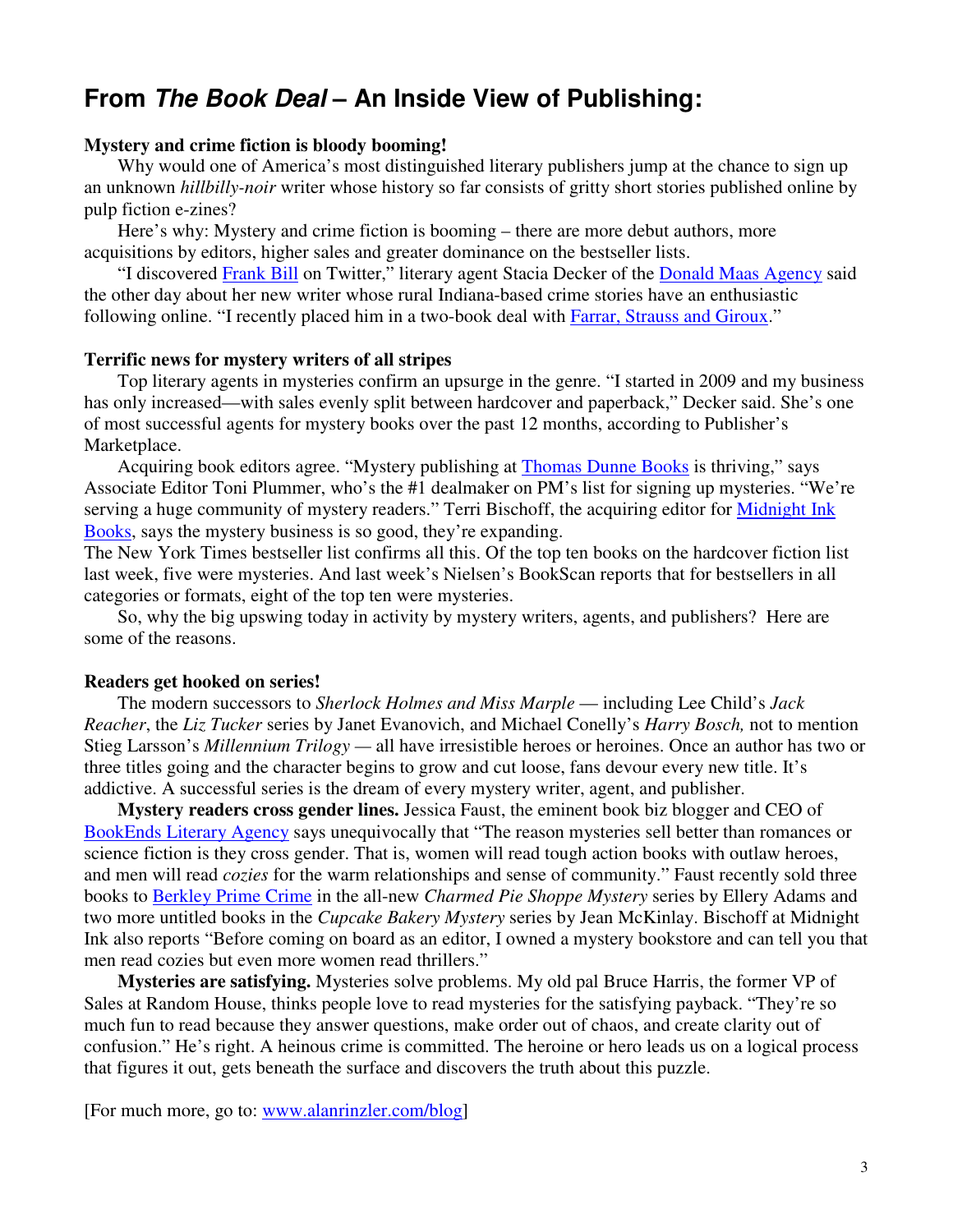### **Couldn't make it to Bouchercon this year? Here's PW's report:**

#### **Bouchercon by the Bay**

*by Jordan Foster*; Publishers Weekly, October 18, 2010

 The annual Bouchercon World Mystery Convention returned to San Francisco for the first time since 1985, drawing a substantial crowd of nearly 1,400 pre-registered attendees to the city of Dashiell Hammett's *The Maltese Falcon*. Bouchercon 2010 fêted both an American and an International Guest of Honor, in addition to a Distinguished Contributor to the Genre and a Fan Guest of Honor.

 Toastmaster Eddie Muller, a native son of San Francisco best known for his Billy Nichols boxing mysteries, launched the event on Thursday, October 14, during opening ceremonies that set the tone for the conference: exuberance at the chance to see friends and colleagues undercut with sadness over the untimely passing of beloved bookstore manager, publisher and stalwart of the mystery community David Thompson on September 13. Thompson was honored first during the opening night's presentation of the Macavity Awards, when Ken Bruen and Reed Farrel Coleman's *Tower* was chosen as Best Novel, and later during Sunday's Anthony Awards brunch.

 Despite the pall cast by Thompson's absence, the convention carried on in high spirits, with a wide variety of panels and activities. Traditional panels covered topics as varied as the tastes of the readers who attended them. Those who preferred their whodunits to take place several millennia in the past packed the room for "Death and the Favored Few," which featured Lindsay Davis, John Maddox Roberts, Steven Saylor, and Gary Corby discussing their series. Nancy Drew, who celebrates her 80th birthday this year, was honored not only with her own panel—"Superstar: Nancy Drew was a Cosmo Girl"—but also with a birthday party. Highlighting their international lineup, Soho Publishing's "Flags of Terror" panel featured six of their authors whose settings include Belfast, Beijing, Johannesburg, Paris, New York City's Chinatown, and WWII-era Europe.

 Fans looking for a hands-on experience visited the numerous craft rooms set up throughout the weekend. This year's convention also featured Continuous Conversations each day—on topics including Debut Authors, Traditional and Cozy Mysteries, Suspense Thrillers, and "30 on the 30," where a different author would present on the topic of their choice every half hour.

 As always, Bouchercon is host to numerous award presentations. Macavity Awards—voted on by members of Mystery Readers International—were also given to Rebecca Cantrell's *A Trace of Smoke* (Sue Feder Historical Mystery Award); Hank Phillippi Ryan's "On the House" (Best Short Story); P.D. James's *Talking About Detective Fiction* (Best Mystery Nonfiction); and Alan Bradley's *The Sweetness at the Bottom of the Pie* (Best First Mystery). The Shamus Awards, presented by the Private Eye Writers of America, were awarded at an offsite banquet. Marcia Muller's *Locked In* won Best P.I. Novel; Ira Berkowitz's *Sinner's Ball* won Best Paperback Original P.I. Novel; Brad Park's *Faces of the Gone* won Best First P.I. Novel; Marcia Muller's long-running San Francisco-based series character—and the heroine of the Shamus-winning *Locked In*—Sharon McCone was honored as Best P.I. Character; and Robert Crais was given the Lifetime Achievement Award.

 The American Guest of Honor title went to Bay area native Laurie R. King, known for her Sherlock Holmes and Mary Russell series as well as the San Francisco-set books starring P.I. Kate Martinelli. Scottish author Denise Mina—best known for her Garnethill Trilogy, her Paddy Meehan series set in 1980s Glasgow, and a new contemporary series with DI Alex Morrow, was the convention's International Guest of Honor. Lee Child, the creator of the bestselling series featuring laconic exmilitary man and crime-fighter extraordinaire Jack Reacher, was honored as Distinguished Contributor to the Genre.

See you in St. Louis next September!

[For more (including more awards), go to www.publishersweekly.com]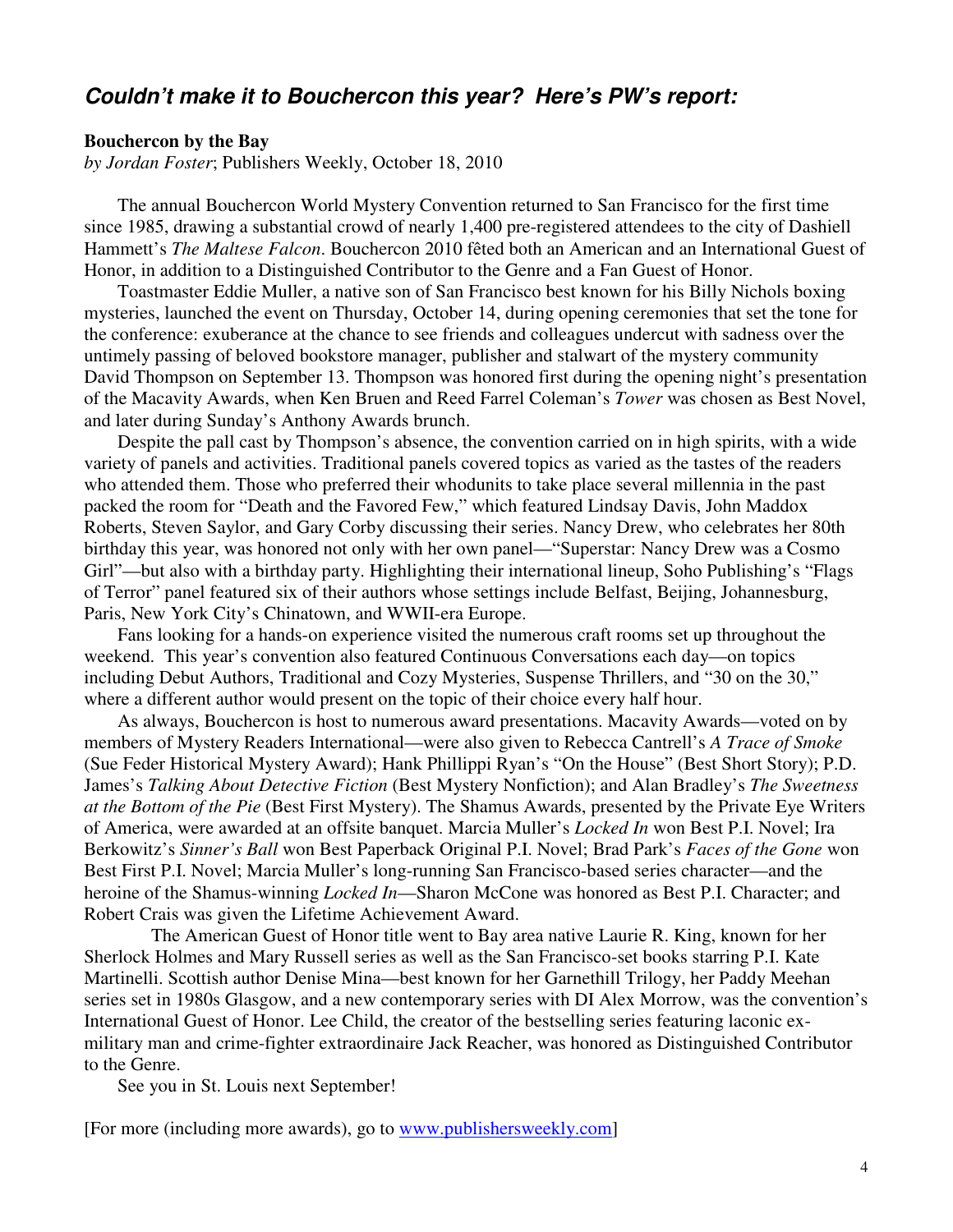# **THRILLING PLOT IDEAS FROM A NEW BUILDING**

The New Mexico Scientific Laboratories, 1101 Camino de Salud NE, is a state-of-the-art facility that houses the New Mexico Department of Health Scientific Laboratory Division (SLD), the New Mexico Office of the Medical Investigator (OMI), and the New Mexico Department of Agriculture Veterinary Diagnostic Services (VDS). *The building is bursting with the potential biological hazards to create the perfect setting for a techno-thriller.*

The American Institute of Architects included the new building as part of its annual Albuquerque tour on September 20. The tour featured the operation of BSLs, or biological safety levels, within the building. Some characteristics of biosafety levels are: 1−wash hands frequently, the level used in most areas of a hospital; 2−lab coats or scrubs, gloves, and some respiratory protection, the level used in hospitals for surgery and for handling endemic diseases; 3−body suits with respiratory and eye protection, used for highly contagious diseases; 4−total protection from the environment with air supplied via a tank or umbilical line, used rarely and only at facilities like the Center for Disease Control.

OMI (Office of the Medical Investigator) occupies the building's first floor. The New Mexico OMI is the only facility in the country that does autopsies in a BSL-3 environment. Each of the sixteen autopsy stations has down-draft ventilation and three computers to link photos to descriptions. The new building has a CT scanner room. OMI has applied for a grant to compare CT scans with autopsies to see which is more effective in detecting cause of death, broken bones, and diseases. The office is hoping for an MRI, which will detect other problems; e.g. evidence of child abuse. *If you're writing police procedurals watch for changes in the way bodies are processed for evidence.*

(It's not always the high-tech equipment that thrills, though. One of my personal favorites, in the anthropology area, is a cylindrical metal container to deflesh skeletonized bones.)

To enter the autopsy suite, staff move through successive stages of clothing changes and increasing air pressure. Two observation rooms with two-way audio communication enable law enforcement to watch autopsies without entering the BSL-3 area. *In your next mystery set in Albuquerque, don't place your homicide detective at the autopsy table with the pathologist. She'll sit in a comfortable chair where she can drink her coffee and ask the pathologist for a close-up video of the bullet hole. After the autopsy she'll take a disk with pertinent photos back to her office.*

The New Mexico Department of Health Scientific Laboratory Division (SLD) occupies three floors of the building, including a floor each for the toxicology lab and for the chemistry bureau where staff track air and water quality and monitor for other hazards in the environment.

One of SLD's charges is to test dairy products. (New Mexico is the fourth largest cheese producer in the country.)

Researchers into terrorism consider an attack on our food sources to be the most effective way to threaten our health and economic well-being. If someone were to infect a cow with foot-and-mouth disease, for example, New Mexico's economy could be devastated.

Veterinary Diagnostic Services (VDS), which occupies the building's basement, works closely with SLD to identify and isolate animal disease. VDS receives animal bodies for diagnostic bacteriology and virology work. The unit can handle carcasses up to 4000 pounds, or, as they say, "silvery minnows to circus elephants." BSL-2 and -3 labs contain autopsy tables for small to huge animals. (Once the autopsy is completed a giant pressure cooker heats the dead animal with lye to create a sterile slurry for disposal. *Imagine someone trapped in the pressure cooker beneath a dead buffalo while the villains . . .*)

SLD tests for food-borne diseases as well as infections like swine flu, SARS, hanta virus, plague, rabies, dengue, malaria, anthrax, ricin, sarin—you name it. While the lab still grows cultures in Petri dishes, DNA fingerprinting is the principal means to track microbes. The labs are outfitted with an airlock system to transfer DNA material from one area to another for DNA extraction, then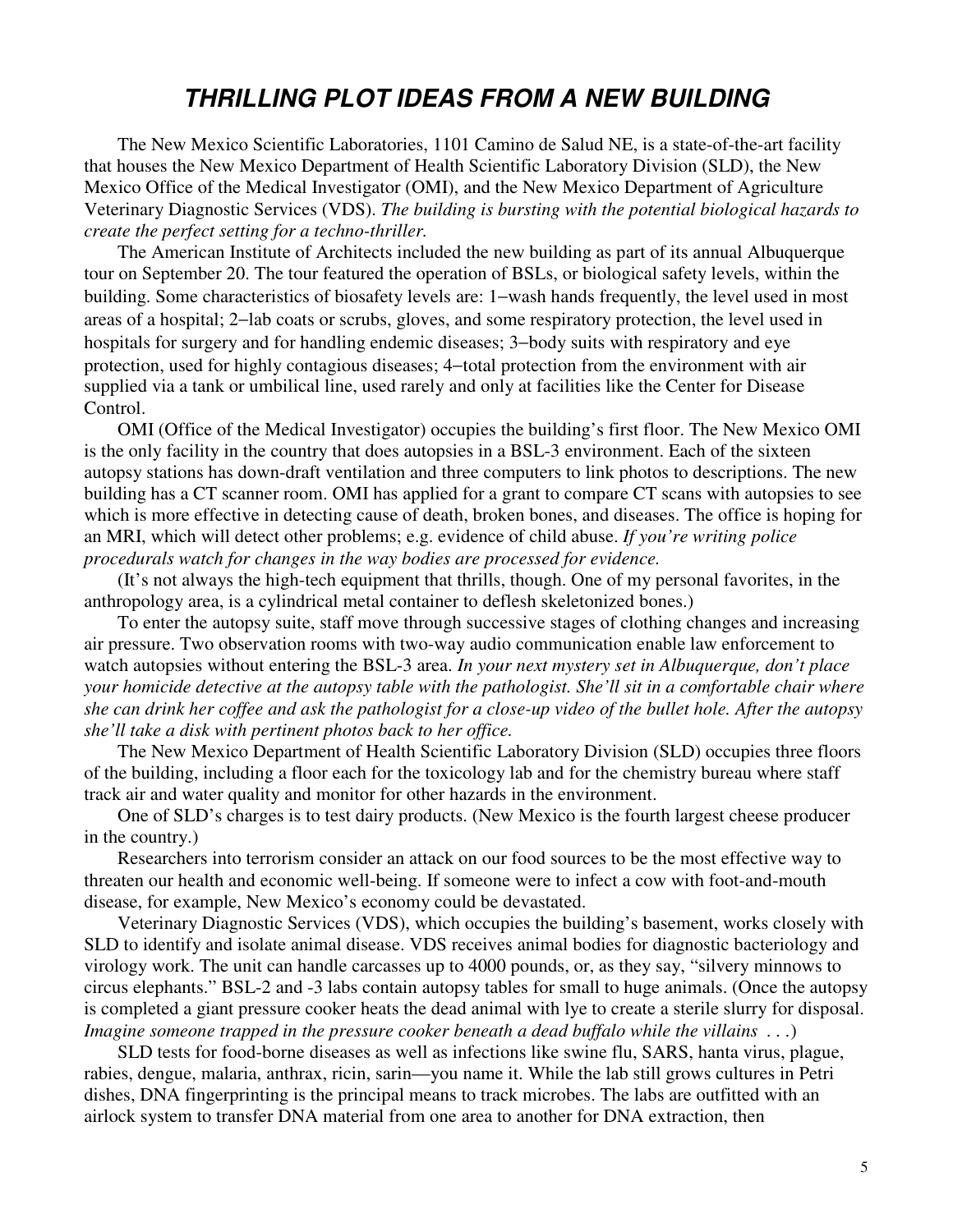amplification, then fingerprinting. *What if an airlock containing DNA for a deadly organism were breached?* 

SLD is the state's diagnostic lab for investigation into weapons of chemical and biological terrorism—explosives, radiation, corrosives, nerve gas, toxins—*all materials a writer can enlist for great plots.*

One SLD floor contains a BSL-3+ area. Entrance requires a full strip and shower before one dons special lab gear. When one leaves the section, he or she reverses the process. *Where better for a weaponized substance to evade all precautions?* 

All air from the building goes through filters before it is released into the atmosphere. *But what if something goes wrong?* 

*—contributed by Sarah Schwartz (schwartza@comcast.net)* 



# **Mark Your Calendars!**

*Left Coast Crime—The Big Chile* is scheduled for March 24-27, 2011, at La Fonda Hotel, Santa Fe. Left Coast Crime comes to the City Different with your favorite Southwest writers, including Steve Havill, Margaret Coel, and Steve Brewer. Our own Pari Noskin Taichert is coordinating things (get the latest on her blog, www.murderati.com) and C&D's Rob Kresge is program chairman. Here are some of the activities tentatively planned for the weekend:

*Wednesday, March 23:* Early bird registration 3-6 p.m. (registration continues daily), day trips, and sign-up sheet so that LCC attendees can find each other, make new friends, and go to dinner that night. *Thursday, Thursday, March 24:* Day trips, panel programming from 1-5 p.m., silent auction, evening programming begins at 7:30. Anne Hillerman will be on hand with her husband, photographer Don Strel, to present a slide show of their book, *Tony Hillerman's Landscape*. The evening will conclude with an informal memorial with members of the LCC writing and fan community sharing their favorite and personal stories about Hillerman.

*Friday, March 25:* Continental breakfast with new authors, day trips, morning and afternoon panels. Silent auction continues. Welcoming ceremony at 7 p.m.

*Saturday, March 26:* Registration continues, continental breakfast and Author-Go-Round (for established authors), day trips, morning and afternoon panels. Silent auction continues; Awards Banquet & Live Auction (and surprises), 6 p.m.

*Sunday, March 27:* Panels, 9 a.m. to noon

In addition, a program of *Cuentos* will be ongoing. Authors and other attendees will hold informal chats to describe their projects and share skills and information.

**Special event:** Michael McGarrity will interview Tonya Harris, widow of Sandoval County Sheriff's Deputy Joe Harris, who was killed in the shoot-out with the so-called "Cookie Bandit" in July 2009.

To register, go to www.leftcoastcrime.org/2011. For general questions, e-mail lccsantafe@leftcoastcrime.org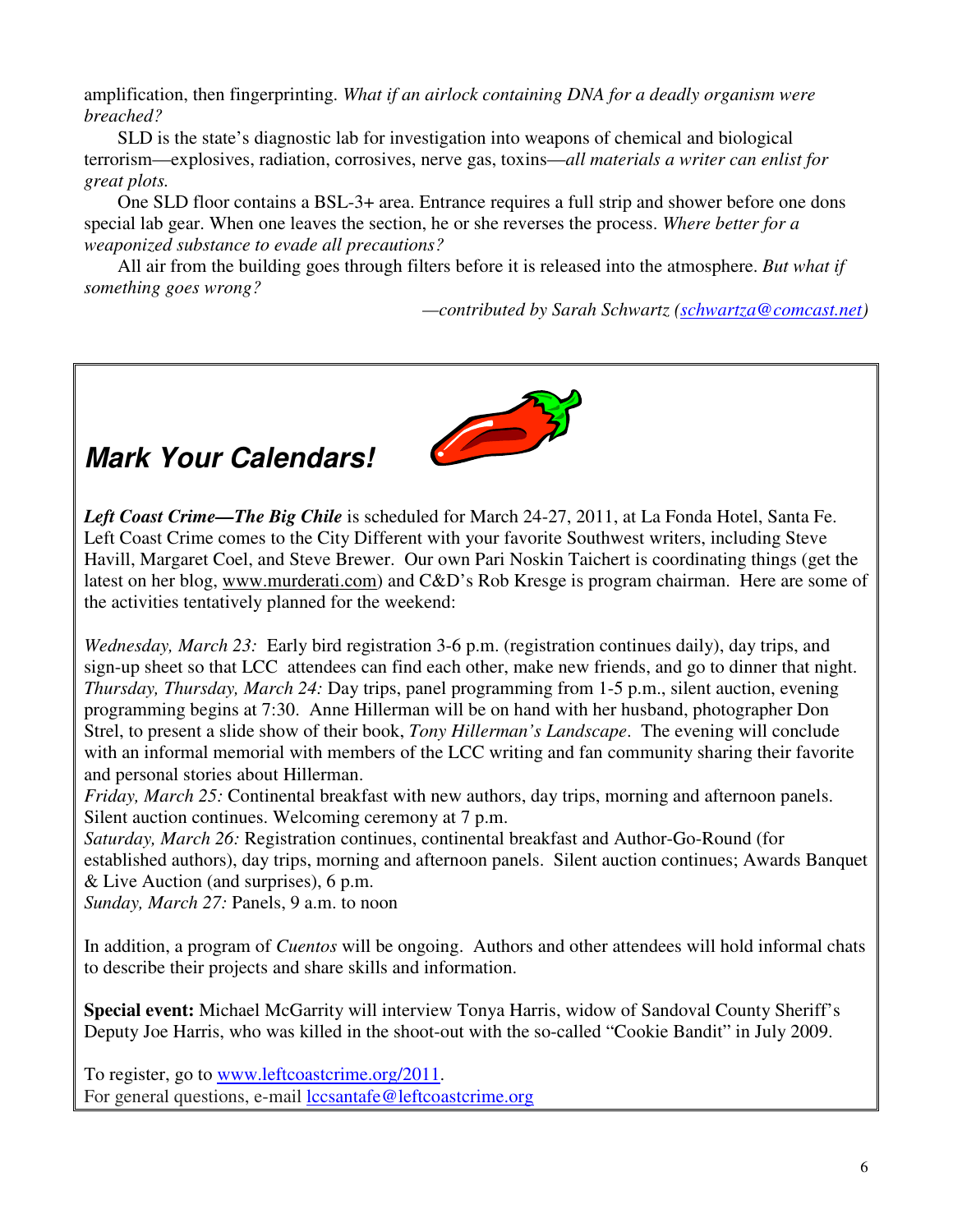# **Curl up with a Good Mystery this Winter**

Both the nominees and the winners of the 2010 Edgar and Agatha awards are good reading for mystery fans. Below are partial lists of the 2010 nominees, with the winners noted in **bold face**.

### *2010 "Edgar" Award Nominees,*

*presented by Mystery Writers of America:* 

#### **Best Novel**

*The Missing* by Tim Gautreaux *The Odds* by Kathleen George *The Last Child* **by John Hart**  *Mystic Arts of Erasing All Signs of Death* by Charlie Huston

*Nemesis* by Jo Nesbø, translated by Don Bartlett *A Beautiful Place to Die* by Malla Nunn

#### **Best First Novel**

*The Girl She Used to Be* by David Cristofano *Starvation Lake* by Bryan Gruley *The Weight of Silence* by Heather Gudenkauf *A Bad Day for Sorry* by Sophie Littlefield *Black Water Rising* by Attica Locke *In the Shadow of Gotham* **by Stefanie Pintoff** 

#### **Best Paperback Original**

*Bury Me Deep* by Megan Abbott *Havana Lunar* by Robert Arellano *The Lord God Bird* by Russell Hill *Body Blows* **by Mark Strange**  *The Herring-Seller's Apprentice* by L.C. Tyler

#### **Best fact crime**

*The Fence: A Police Cover-Up Along Boston's Racial Divide* by Dick Lehr *Go Down Together: The True, Untold Story of Bonnie and Clyde* by Jeff Guinn *Provenance: How a Con Man and a Forger Rewrote the History of Modern Art* by Robert Arellano *Columbine* **by Dave Cullen**  *Vanished Smile: The Mysterious Theft of Mona Lisa* by R.A. Scotti

#### **The Simon & Schuster Mary Higgins Clark Award**

*Cat Sitter on a Hot Tin Roof* by Blaize Clement *Awakening* **by S.J. Bolton**  *Never Tell a Lie* by Hallie Ephron *Lethal Vintage* by Nadia Gordon *Dial H for Hitchcock* by Susan Kandel

# *2010 "Agatha" Award*

*Nominees, presented by Malice Domestic.* 



#### **Best Novel**

*The Brutal Telling* **by Louise Penny**  *Swan for the Money* by Donna Andrews *Bookplate Special* by Lorna Barrett *Royal Flush* by Rhys Bowen *Air Time* by Hank Phillippi Ryan

#### **Best first novel**

*For Better for Murder* by Lisa Bork *The Sweetness at the Bottom of the Pie* **by Alan Bradley** 

*Posed for Murder* by Meredith Cole *The Cold Light of Morning* by Elizabeth Duncan *In the Shadow of Gotham* by Stefani Pintoff

#### **Best Nonfiction**

*Duchess of Death* by Richard Hack *Dame Agatha's Shorts* **by Elena Santangelo**  *Talking about Detective Fiction* by P.D. James *Blood on the Stage 1925-1950* by Amnon Kabatchnik *The Talented Miss Highsmith* by Joan Schenkar

#### **Best Children's/Young Adult**

*The Morgue and Me* by John C. Ford *The Case of the Poisoned Pig* by Lewis B. **Montgomery** *The Hanging Hill* **by Chris Grabenstein** 

*The Other Side of Blue* by Valerie O. Patterson

"Nobody reads a mystery to get to the middle. They read it to get to the end. The first page sells that book. The last page sells your next book." *—Mickey Spillane* 

7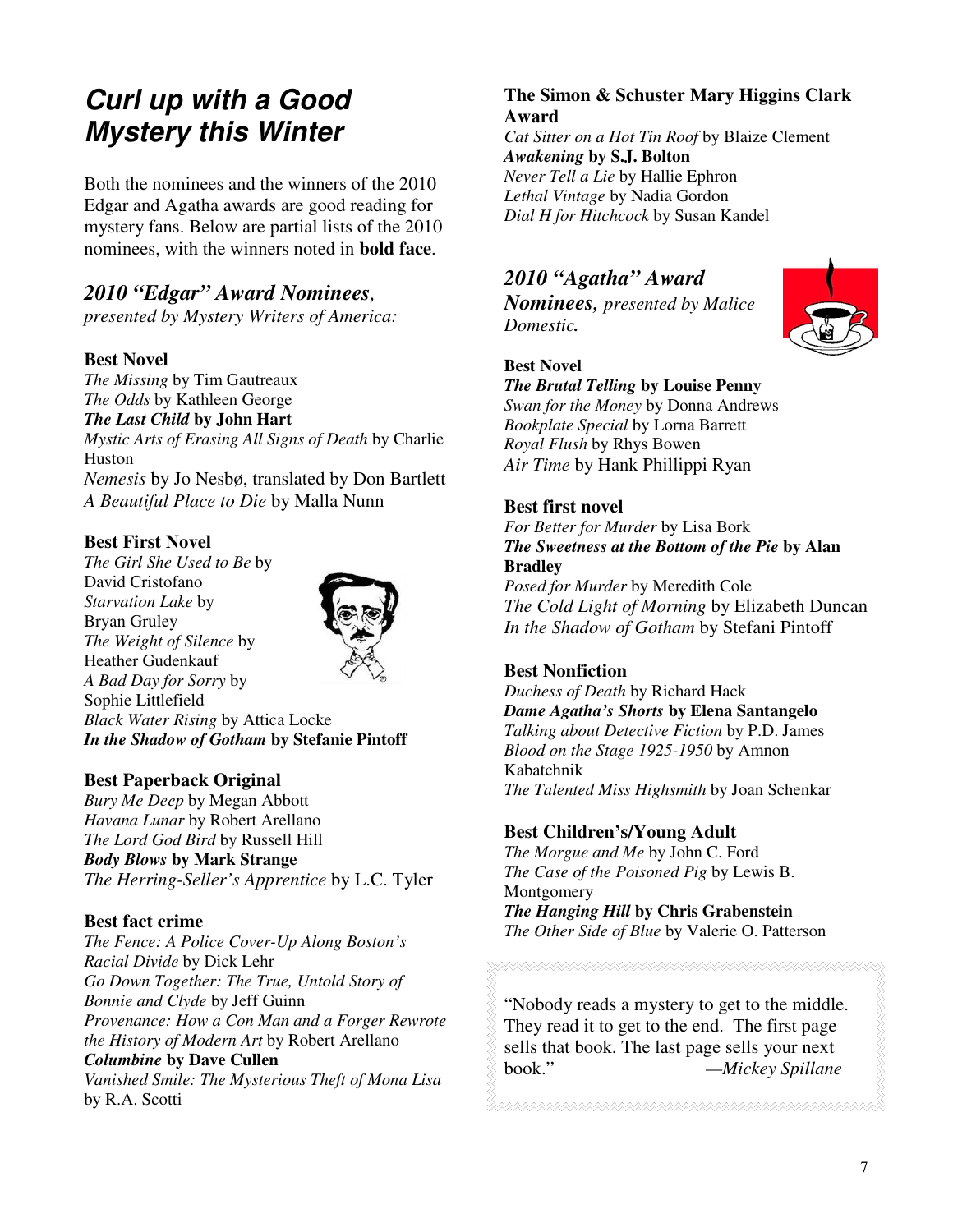# NOVEMBER ELECTION

*The Croak & Dagger chapter works because of the efforts of dedicated volunteers.* 

Each year, members of Croak & Dagger vote for candidates for the four elective positions on the C&D board to 1-year terms. As usual, this year's election will be held at the November meeting. Members who paid dues in 2010 are eligible to vote. Please come to the meeting prepared to vote. If you cannot attend, please email your vote to the current membership chair, Rob Kresge, at rkresge777@comcast.net **no later than** noon on November 23. Ballots will be distributed and counted at the meeting and the results announced at the end. The whole board—elected officers and appointed volunteers—takes office in December.

The slate of officer nominees is as follows:

#### *President & Treasurer* **– Olin Bray (incumbent)**

C&D's current president, Olin worked in information systems, technology planning, and homeland security before retiring from Sandia National Labs. He has written three computer books and over 40 conference papers and tutorials. He is a member of both C&D and Southwest Writers.

#### **Vice President – Joan Saberhagen**

 Joan is a mystery reader who enjoys the company of fellow mystery enthusiasts. Her *Beyond The Limit* is a fictionalized biography of Sofya Kovalevskaya, noted  $19<sup>th</sup>$  century mathematician. Joan is the owner of JSS Literary Productions, which manages her late husband Fred's literary estate.

#### **Secretary – Fred A. Aiken (incumbent)**

Fred teaches sciences at Rio Grande High School. He previously worked as a Professional Engineer for more than 35 years. He has been published in *Guideposts* and *Angels on Earth* and has written three so-far unpublished novels and numerous short stories in the mystery and science fiction/fantasy genres.

NOTE: Write-in candidates are acceptable, but anyone wishing to contend for a position must inform Rob Kresge in time for an e-mail reminder of the upcoming vote to be issued the weekend before the meeting. Consider the write-in or contested entry deadline to be midnight, Sunday, November 21.



#### *Appointive Positions:*

#### **Programs/Publicity Chair - Rita Herther**

In the 1980s, Rita published articles and children's stories. She taught creative and journal writing. After a long hiatus, Rita is now writing a YA novel, short stories, and articles.

#### *Nooseletter* **Editor – Linda Triegel**

 Before taking over the *Nooseletter*, Linda also edited the newsletter of her previous SinC chapter in Pennsylvania. A freelance copyeditor and published romance writer, she is now working on a new romance and a historical mystery.

#### *Membership* **– Jim Tritten**

 Jim is a retired US Navy officer and the author of many books on military strategy and international defense issues. He lives in Corrales and has recently formed a mystery writers critique group.

#### *Website Technical Support –* **Susan Zates**

Susan and her husband and two Siberian Huskies moved to ABQ in 2004 from California. She works as a software engineer and is an avid mystery reader, not a writer. She especially loves the police procedural, PI, and forensic genres.

#### *Library Liaison* **– open position – Volunteer!**

 If you enjoy using your local library and would like to deliver our floating display to various library branches over the course of the next year, please email Rob or Olin (addresses on page 2).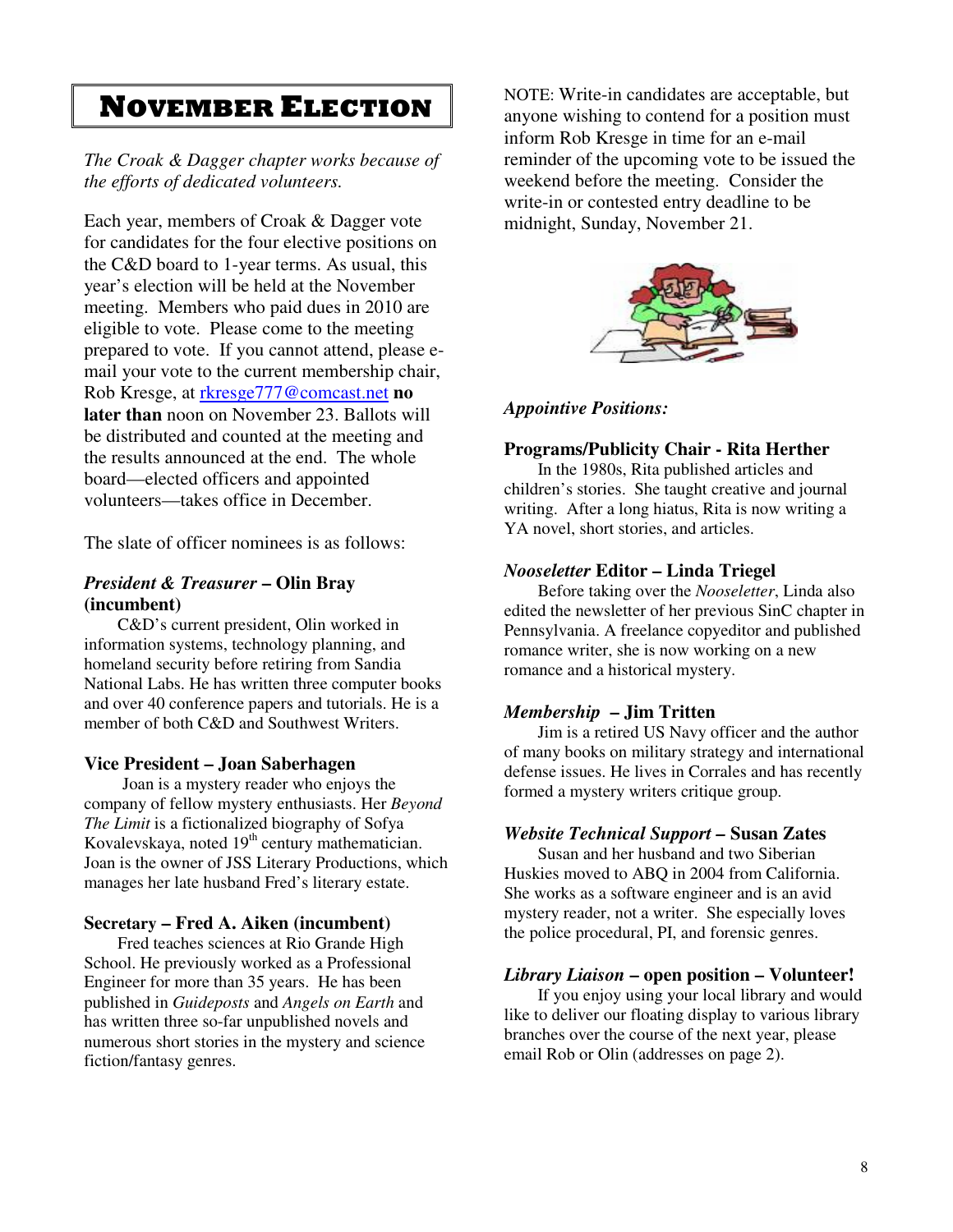# **Reviews**

*The Bone Fire*, by Christine Barber. Minotaur Books, 2010, 308 pp. (HC)

 Barber's second book, following her Hillerman-award-winning debut mystery, *The Replacement Child*, opens with the burning of the Zozobra in Santa Fe's annual fiesta of purging bad thoughts and atoning for past misdeeds.

 Our heroine, Lucy Newroe, like many others, throws a letter into the flames, but it's what's raked out after the ashes cool—the skull of a child—that sets her off on another investigation that parallels the one the SFPD, in the person of Detective Sergeant Gilbert Montoya, is pursuing to discover if the skull belongs to a child who went missing some years before.

 Bones appear decorating statues of the Virgin Mary around the city, but as a result of bureaucratic snafus (and careful ignoring of the question by the author), whether the bones are Brianna's isn't discovered until the end of the story, at which point an amusing, very Santa Fe twist accounts for them. Neither Gil's nor Lucy's time has been wasted, however, because a murder is solved and the culprit identified, often thanks as much to Lucy's inadvertent bumbling and Gil's partner Joe's equally unpredictable personality as to old-fashioned police work, which even Joe concedes Gil is very good at.

 Barber is an extremely good plotter, and you don't see the loose threads coming together, although you're given plenty of clues to amuse yourself with in the meanwhile.

 Lucy's instinct to do the right thing, even if it might get her fired from her job on the fictional *Capital Journal*, pushes her to help the cops, often against her will, and even to help make wrongs right for other people, but her apparent inability to do the right thing by herself is getting a little tiresome. She's a volunteer for the fire department too and resists her

newspaper boss's suggestion that she combine reporting with her rescue calls. And when she learns that the paper is stonewalling Montoya about some surveillance tapes, she calls him in the middle of the night, having fortified herself with five beers, to clue him in. She does manage to get rid of her latest pickup lover at the end, but there's no guarantee there won't be another next week, and no sign that her numerous hangups are loosening their grip on her.

 Barber is also great at local color, from Santa Fe's well-known flakier element – a Shirley Maclaine-like actress into New Age mumbo-jumbo—to portrayals of the Hispanic families who have made Santa Fe their home for centuries. A journalist herself, it may be her objective eye that sees all this so clearly—but her heart is clearly in Santa Fe too. ♦

—Linda Triegel (*ljt23@earthlink.net*)

### **Rob's Random Shots**

#### **November Case File Number 1**

*O Is for Outlaw* by Sue Grafton, Random House, 1999, 354 pp, \$7.99 (PB)

 Yes, when you look at that copyright date, I am woefully behind on reading the classics. I have six more Graftons to go in order to catch up with the rest of you. But I was inspired to get back to the works of one of the handful of female PI authors by reading (and reviewing in the last issue of the *Nooseletter*) the exhaustive critique of Grafton's work, *G Is for Grafton*.

 I have the greatest respect not only for authors who are endlessly inventive, entertaining, and puzzling over a long series, like Grafton. Compounding my respect is that she writes so well from the first person perspective, a technique used by many of my favorite authors—Michael Connelly, Craig Johnson, Elizabeth Peters, Lindsey Davis.

 Those who've read this book know why it stands out in the canon of PI Kinsey Milhone. We get to find out more—painfully more about Kinsey's failed first message as a young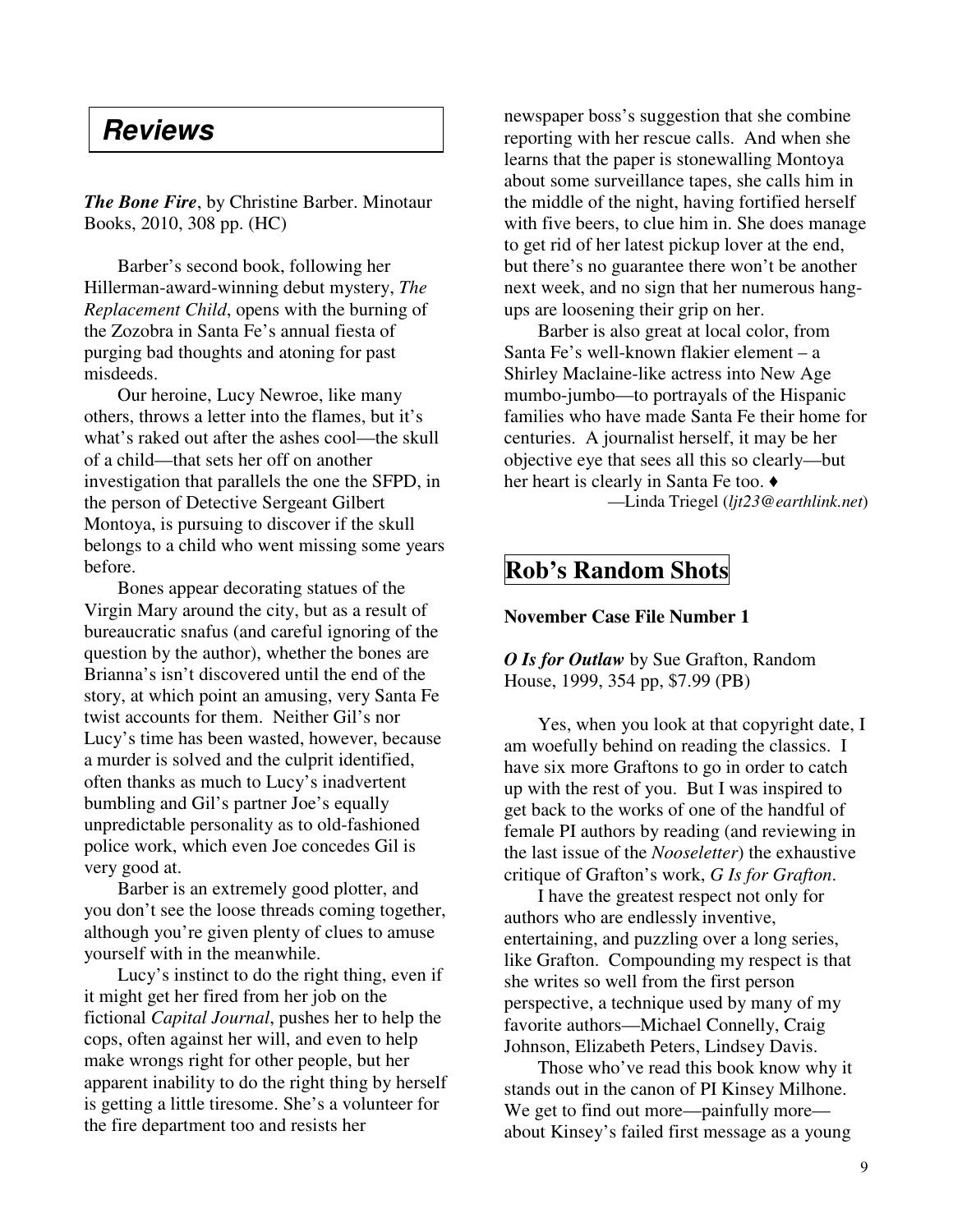cop in the early 1970s to an older cop, Mickey Magruder. Kinsey walked out on Mickey, quit the Santa Teresa police force, and divorced him after Mickey was suspected of beating a suspect to death. She believed he asked her to lie for him to beat the rap. He re-enters her life when Kinsey learns Mickey has been shot and is in a coma in Los Angeles.

 In short order, Kinsey burgles a house to get Mickey's address, is interviewed by two LA cops who have added her to their suspect list, and inveigles her way into Mickey's sealed apartment. She uncovers enough contraband and evidence there to suspect that Mickey, working as a lowly security guard, may have been targeted by someone in his present, but it begins to look like someone else may have killed that suspect 15 years before.

 So Kinsey, driven by a guilty conscience, rather than by a client's retainer, struggles to investigate past acquaintances and follows Mickey's recent travels all the way to Louisville, Kentucky to see what he what recently led him there.

 By the time Kinsey returns to California, the pot begins to boil over. Her frequent undercover visits to a local bar unravel one set of crimes. But is that related to the events of 15 years ago? Will Mickey's past catch up to Kinsey's present and doom them both?

 You'll have to follow the same trail Kinsey and I did. If you're not already familiar with her, you can jump in at any letter of the alphabet, since all the books stand on their own. We faithful readers were surprised by the revelations in this book that damage Kinsey, but don't diminish our respect for her.

 On to *P Is for Peril*! ♦ —Rob Kresge (*rkresge777@comcast.net*)

#### **November Case File Number 2**

#### *The Pot Thief Who Studied Ptolemy* by J. Michael ("Jess") Orenduff, Oak Tree Press, 2010, 233 pp, \$14.95 (TP)

 Yes, this may look like a familiar title to astute reviewers, but it was Jess's *Pot Thief Who Studied Pythagoras* that I reviewed in the

September issue. I've found a new author to add to my favorites list and will meet him and exchange books before this issue goes to press.

 Hubert Schuze is back, in the second in the series of homages to Lawrence Block's equally entertaining *The Burglar Who* . . . series. Albuquerque Old Town pot gallery owner, dealer, and occasional digger up of prohibited artifacts is up to his neck again in stolen New Mexican Indian pots, but—surprise—he didn't steal them this time. Elders in San Roque, a mysterious pueblo closed to outsiders, believe Hubie's old academic nemesis, Professor Ognan Gerstner, misappropriated the pots from display at UNM and is keeping them in his apartment in the exclusive Rio Grande Lofts.

 Just as in Hubie's previous outing, we not only get to watch Amateur Sleuth 101 in action, we get to learn Burglar 101 as he attempts to penetrate security at the Lofts. I was pleased with Hubie's persistence in the aftermath of his first unsuccessful attempt. Of course, success is relative, since on his second trip, he's only able to ensure continued access to the building and doesn't actually gain entry to Gerstner's apartment. He does, however, score (in the best sense of the term) with a semi-familiar resident of the Lofts.

 Enter Hubie's equally amusing "sidekick," perennial UNM student Susannah, who has a Basque last name almost impossible to spell, pronounce, or even remember. Susannah's latest love lives in the Lofts (is that overly alliterative?) and when she gets an invitation to a party, she's able to smuggle Hubie in for his third foray. But he finds Gerstner shot dead in his apartment, with no pots to show for it, and a spot as the leading suspect in the man's murder.

 How can things get any worse? Trust me. Or rather trust Jess to paint Hubie into an untenable corner, of more than just an apartment. Can he avoid indictment, find the pots for San Roque, and identify the real killer? And what's his new lady love of the Lofts' (there I go again) relation to the victim?

 Jess will be following up the successful reception of his first two caper novels, which go by turns from amusing to hilarious, with his third, *The Pot Thief Who Studied Einstein*,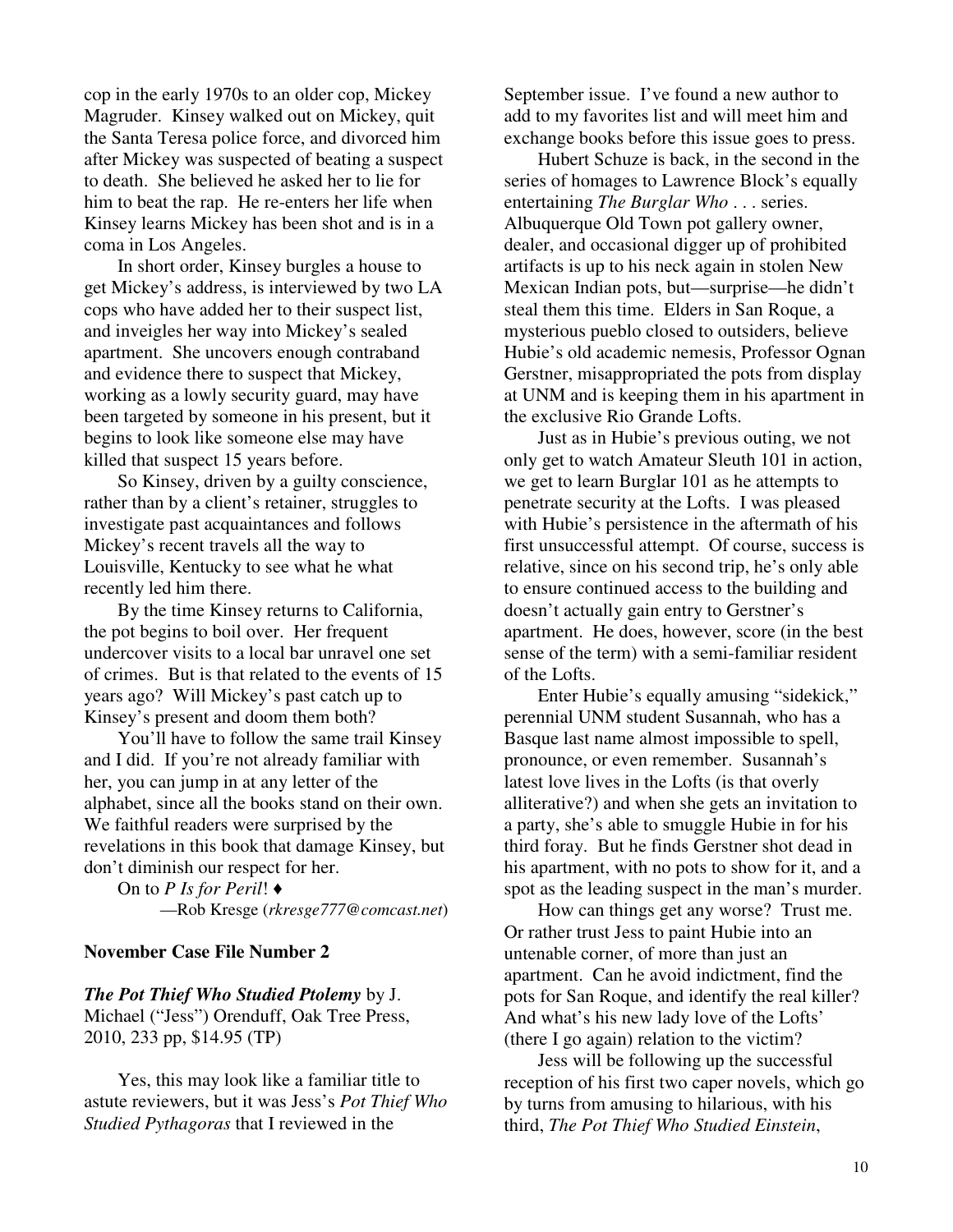available this month. It's not only a treat to visit with Hubert and Susannah at frequent intervals, but intriguing to find out how the author ties his seemingly obscure titles to the events that unfold. Treat yourself to an Orenduff mystery. It won't be your last. ♦

—Rob Kresge (*rkresge777@comcast.net*)

**Key:**  PB = Paperback  $TP = Trade$  paperback HC = Hardcover

*The Bone Garden*, by Tess Gerritsen. Ballantine Books, 2007, 370 pp. (HC)

 I got this on tape to listen to in the car, but I didn't drive far enough to finish the 12 discs but far enough to get caught up in the story, so I went back to the library and got the book.

 Not that it's great bedtime reading, since it doesn't stint on the gore, but I love historical mysteries, and this one comes with a time travel/reincarnation element as well. Most of the story takes place in 1830s Boston, with the present story to set up the history. My favorite device of including a historical figure, in this case Oliver Wendell Holmes, Sr., a physician among his many other renaissance-man talents. (He later studied in Paris, and while not the first to advocate the radical notion that doctors should wash their hands after doing autopsies and before examining a patient, he was the first to bring idea to America.)

 The story: Julia Hamill, recovering from a divorce and determined to find her own way in the world, buys an old house in the Boston suburbs, only to find a skeleton when she starts to dig her garden. It's female, scarred with sure signs of a murder. Julia sets out to solve the mystery of who the woman was and who killed her—and it's to Gerritsen's credit that I didn't guess either until she chose to reveal them at the very end, and then they made perfect sense.

 The main 1830 Boston plot concerns Norris Marshall, a medical student whose poor background is in direct contrast to the affluent

circumstances of his fellow students (how he got the place in the medical college is part of the ultimate solution to the murder). But there's murder afoot in 1830 too, in the form of a Jack the Ripper type who gorily slices up nurses and doctors. Because of his brilliance in medicine, his background on a pig farm (and familiarity with slaughtering them), and his lack of social status or useful friends, Norris is accused.

 Then again, so is Mary Connolly, the sister of a young woman who died of childbirth fever in Norris's hospital. Mary doesn't know her place either and first insists on proper care for her sister, then, on her inevitable death, on taking care of her infant niece herself. Mary witnessed the first West End Reaper murder and is being hunted for more than just her stubborn refusal to bow to her "betters."

 Real but gruesome details of grave-robbing to provide corpses for anatomy classes are also included, as are the unsanitary but entrenched medical practices of the time, and the murders themselves I liked Gerritsen's early presentday medical mysteries, which were full of fascinating details (if I forgot to mention it, the author is also a doctor), but I was turned off her later, bloodier, stories, until this one, which I liked despite itself. *The Bone Garden* has enough interest to a historical mystery buff to overcome my squeamishness.♦ —Linda Triegel (*ljt23@earthlink.net*)

*Memories Can Be Murder* by Connie Shelton. Worldwide 2002 (PB).

 Charlie Parker unexpectedly learns her parents died under suspicious circumstances and ferrets out the truth in the fifth of this series, while at the same time merging households with her significant other. A delightful quick read.

 As an Albuquerque resident, I enjoy the references to familiar city locations. Charlie Parker is an engaging protagonist with believable emotions and relationships, who gets into dangerous situations due to her tenacity, and has the spunk to fight her way out. I like the layout of the story in short, concise chapters. —Susan Zates (*smzates@yahoo.com*)